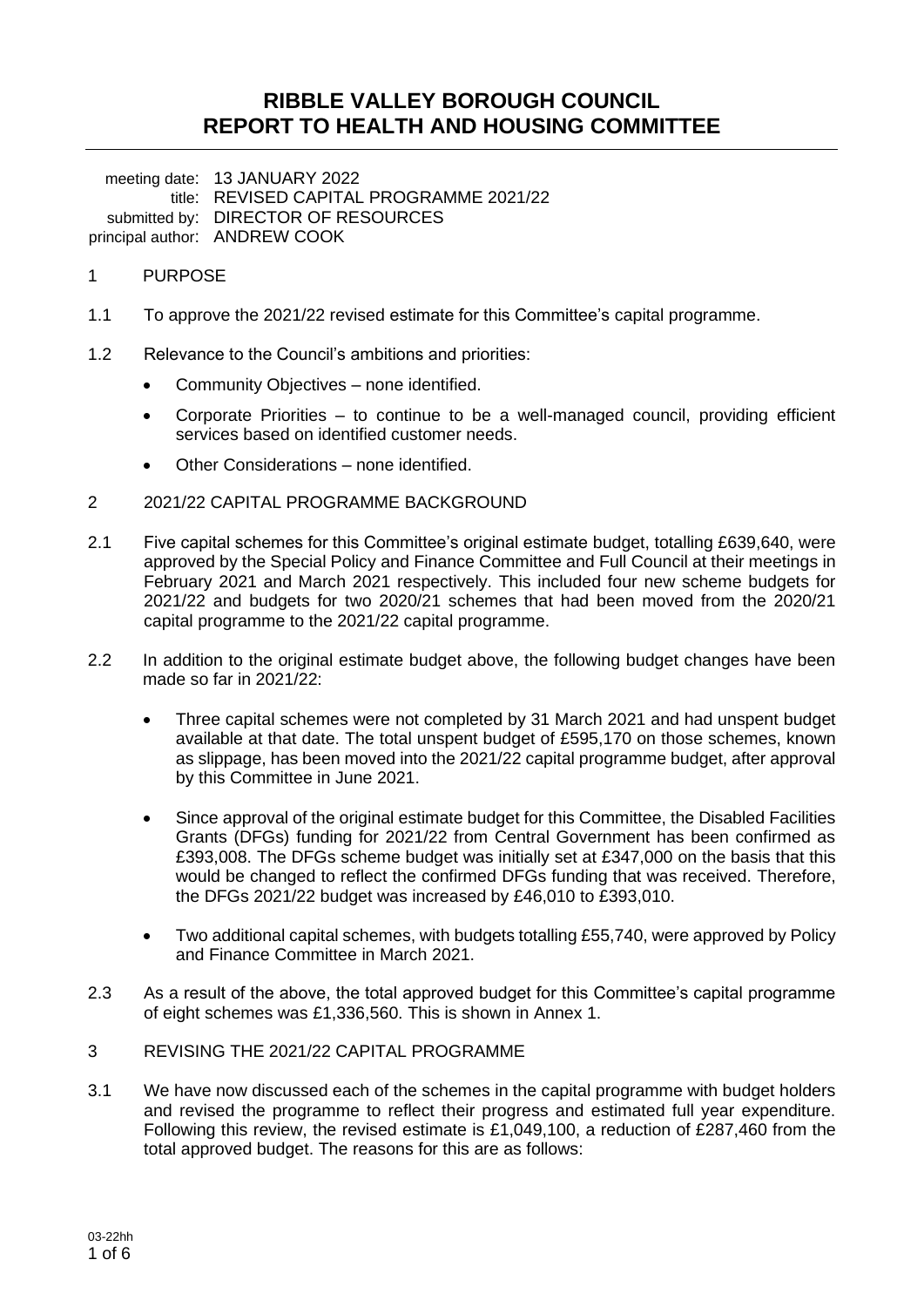- **Disabled Facilities Grants (+£47,380):** In Autumn 2021, Onward Homes confirmed that they will contribute £47,377 towards the cost of disabled adaptations carried out at their properties in 2021/22 under the DFGs regime. This is in line with the transfer agreement undertakings agreed in 2008 when the Council transferred its council housing stock to Ribble Valley Homes (who are now part of Onward Homes). This funding is ring-fenced for disabled adaptations only so the DFGs 2021/22 revised estimate has been increased by £47,380 to £1,007,890.
- **Landlord/Tenant Grants (-£186,740):** Committed expenditure of £15,900 at the end of November 2021 was based on the one scheme approved and completed in-year so far. No other schemes have been approved so far in 2021/22. This reflects reduced landlord interest in the scheme. Proposals continue to be developed to amend the scheme following which further promotion will be undertaken.

Given the above, further grant approvals are unlikely in-year and it is proposed that the 2021/22 revised estimate is reduced to £15,900 and £186,740 of the budget is moved to 2022/23.

• **Clitheroe Market Improvements (-£78,600):** The meetings with market traders began again (following their postponement during lockdowns), but engagement with the casual stallholder traders is also planned, so improvement plans can be developed. The aim is to complete the improvement works in 2022/23, so it is proposed that the 2021/22 revised estimate is reduced to nil and the £78,600 scheme budget is moved to 2022/23.

The temporary improvements to weatherproof the backs of stalls have been completed. In addition, the Council have invested in enhanced Christmas lighting as part of the Welcome Back Fund work and facilitated a Christmas lights switch on.

**Replacement of Pest Control Van PK13 FJP (-£13,800):** The current van is in good enough condition to continue to be used throughout 2021/22, so the purchase of the new van will now take place in 2022/23. An updated guide price has been obtained for a replacement van. This price, plus additional costs for fitting out the van so it is fit for pest control use, mean the latest cost estimate is now £16,000, which is a £2,200 increase on the current £13,800 scheme budget.

Given the above, it is proposed that the 2021/22 revised estimate is reduced to nil, that the current scheme budget of £13,800 is moved to 2022/23 and that this Committee recommends Policy and Finance Committee to approve additional budget of £2,200 for this scheme in 2022/23.

• **Replacement of Dog Warden Van PE64 EYC (-£13,500):** The current van is in good enough condition to continue to be used throughout 2021/22, so the purchase of the new van will now take place in 2022/23. An updated guide price has been obtained for a replacement van. This price, plus additional costs for fitting out the van so it is fit for dog warden use, mean the latest cost estimate is now £16,000, which is a £2,500 increase on the current £13,500 scheme budget.

Given the above, it is proposed that the 2021/22 revised estimate is reduced to nil, that the current scheme budget of £13,500 is moved to 2022/23 and that this Committee recommends Policy and Finance Committee to approve additional budget of £2,500 for this scheme in 2022/23.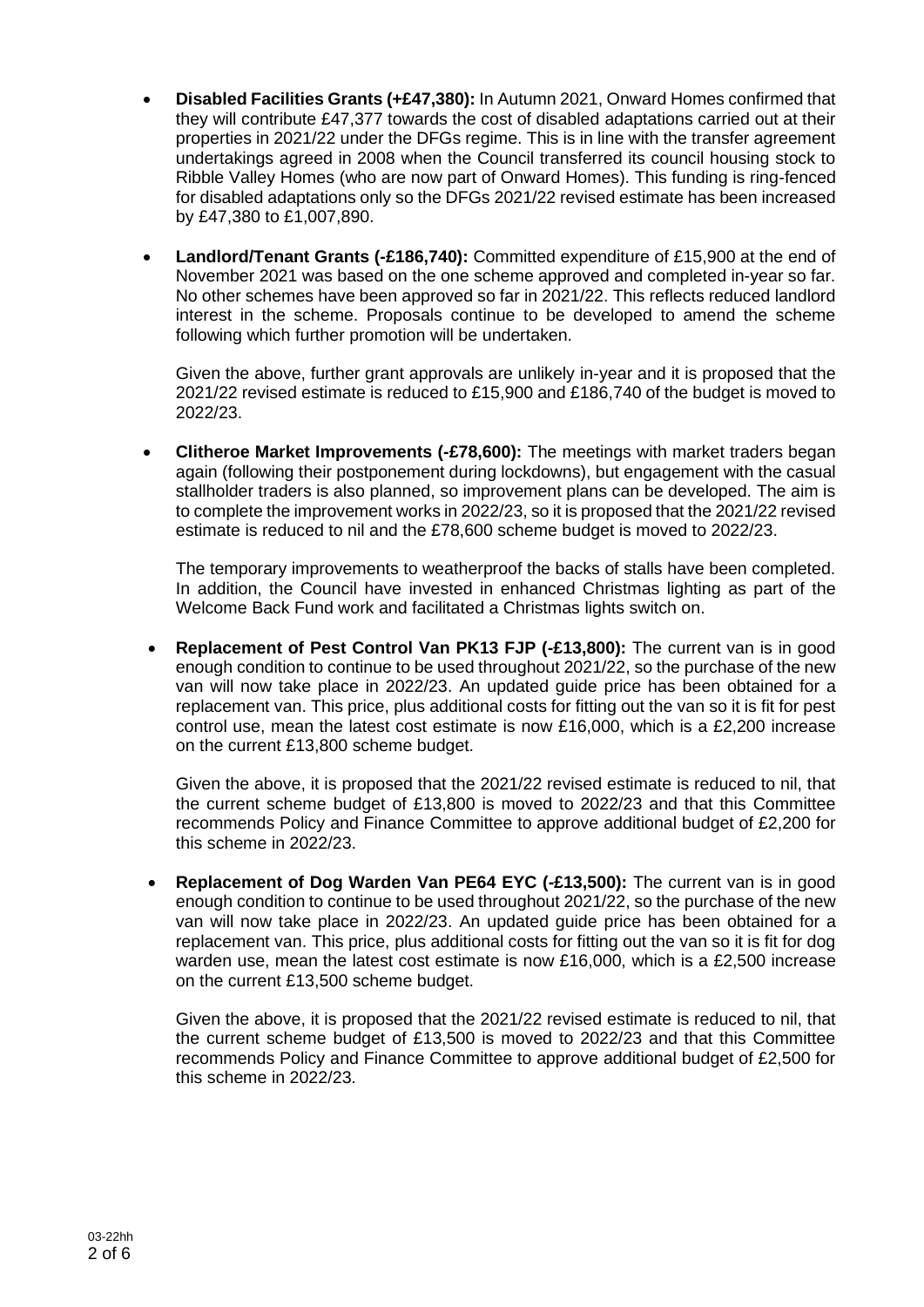• **Joiners Arms Roof Renewal (-£42,200):** The completion of the scheme is subject to delay due to the lead time for the slate roof tiles (estimated delivery time being August 2022) meaning this will not be complete in the current programme year. The contractor has also notified the Council of an 8% uplift in the slate materials costs from the supplier. The latest scheme cost is £43,050 plus an 8% increase in slate costs, meaning the scheme cost is likely to increase further. The work was ordered on this basis.

Given this, it is proposed that the 2021/22 revised estimate is reduced to nil and the £42,200 scheme budget is moved to 2022/23. Once the final scheme cost is confirmed then an additional budget approval will be requested.

3.2 Annex 1 shows the full capital programme by scheme, including the budget and expenditure (including commitments) to date. The summary position is shown below.

| Original<br><b>Estimate</b><br>2021/22<br>£ | <b>Budget</b><br><b>Moved</b><br>from<br>2020/21<br>£ | <b>Slippage</b><br>from<br>2020/21<br>£ | <b>Additional</b><br><b>Approvals</b><br>2021/22<br>£ | <b>Total</b><br><b>Approved</b><br><b>Budget</b><br>2021/22<br>£ | <b>Revised</b><br><b>Estimate</b><br>2021/22<br>£ | <b>Budget</b><br><b>Moved to</b><br>2022/23<br>£ | <b>Actual</b><br><b>Expenditure</b><br>including<br>commitments<br>as at end of<br><b>November</b><br>2021<br>£ |
|---------------------------------------------|-------------------------------------------------------|-----------------------------------------|-------------------------------------------------------|------------------------------------------------------------------|---------------------------------------------------|--------------------------------------------------|-----------------------------------------------------------------------------------------------------------------|
| 424,300                                     | 215,340                                               | 595,170                                 | 101,750                                               | 1,336,560                                                        | 1,049,100                                         | 334.840                                          | 337,794                                                                                                         |

- 3.3 At the end of November 2021 £337,794 had been spent or committed. This is 32.2% of the revised estimate capital programme for this Committee.
- 3.4 Of the four schemes in the capital programme at this stage, two are currently expected to be completed in-year, although one scheme must await the completion of the other scheme before further work can commence, and the other two schemes are on-going grants schemes.
- 3.5 Progress on the three schemes with remaining budgets in 2021/22 is as follows:
	- **Disabled Facilities Grants (£685,996):** Committed expenditure at the end of November 2021 was based on seventeen schemes approved in previous years and thirty-one schemes approved so far in 2021/22. In addition to this, there were a further fifteen applications working towards approval, six currently approved schemes where additional approval may be required to fund further work now identified and there were twenty-eight referrals from Occupational Therapists that may become formal applications in the near future. Further referrals and applications are expected in-year.

Progressing grants to approval continues to be delayed particularly by contractor availability and concerns around the Pandemic resulting in less grants being approved and completed in-year.

At this stage, there is no certainty that the scheme budget will be fully committed by yearend. Any unspent budget at year-end will be rolled forward as slippage into 2022/23 because this scheme is financed by ring-fenced DFGs grant income from MHCLG and disabled adaptations funding from Onward Homes.

• **Joiners Arms Flats 1 and 2 Renovation (£13,540):** This renovation has been dependent upon the roof renewal works at the Joiners Arms, which are delayed until 2022/23. However, urgent patch repairs will now be undertaken at the Joiners Arms to enable the renovation to go ahead earlier thereby bringing the flats back into use. The flats renovation project should therefore be completed within the programme year.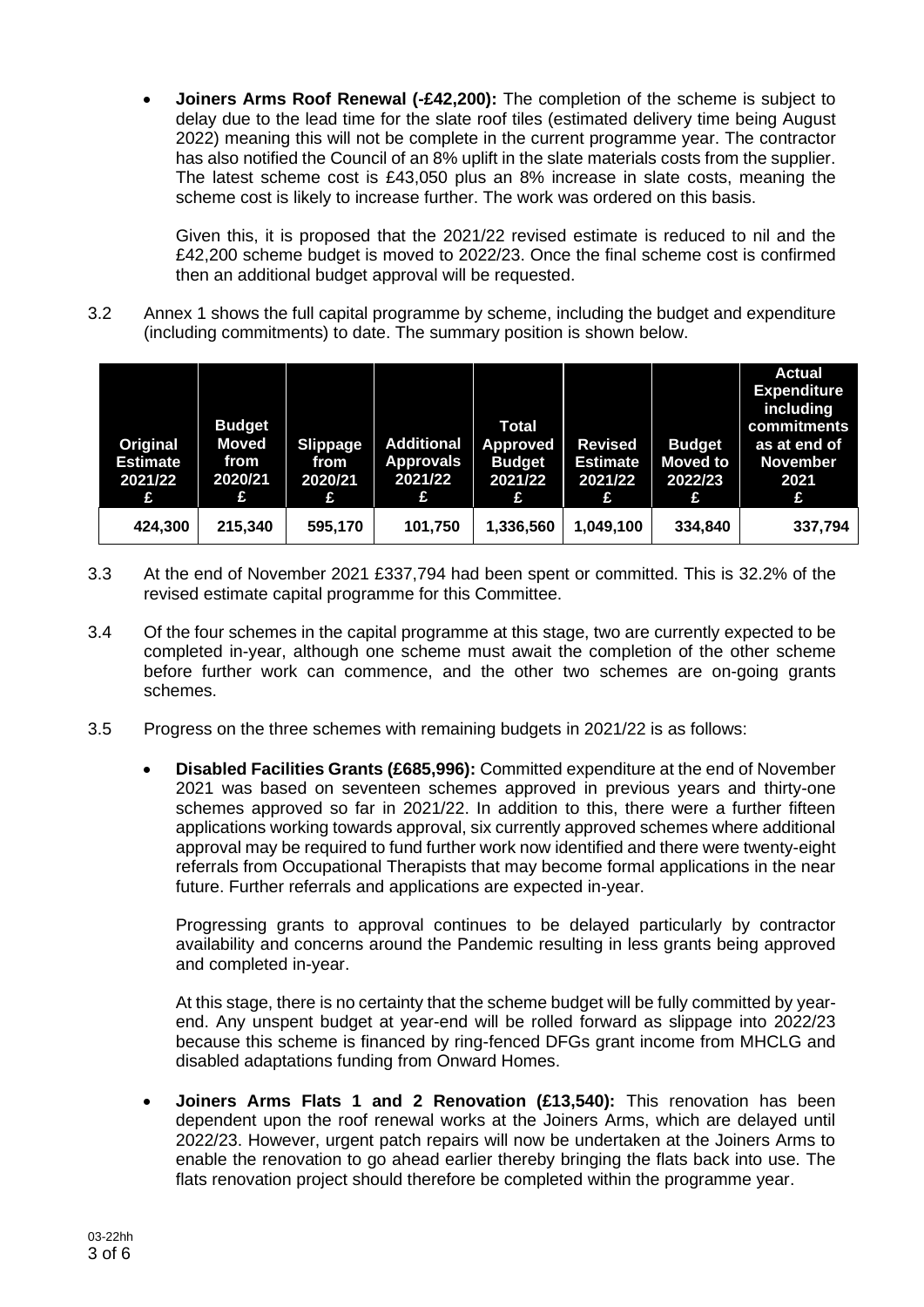• **Clitheroe Affordable Housing Scheme (£11,770):** The property is still being temporarily used as a homeless let until the Joiners Arms Flats 1 and 2 Renovation scheme is completed, meaning the final refurbishment works are still to be completed. At this stage, subject to the return of flats 1 and 2 into use (see above) it is possible that this work may now be completed within the programme year.

## 4 RISK ASSESSMENT

- 4.1 The approval of this report may have the following implications:
	- Resources Approval of the revised capital programme will see a decrease of £287,460 in the level of financing resources needed within the 2021/22 financial year. This reflects £334,840 of budget on five schemes being moved to the 2022/23 financial year, together with the associated capital financing resources, and also the additional DFGs in-year budget of £47,380, which has been financed by additional funding received from Onward Homes. £4,700 additional budget is required for two of the schemes being moved to the 2022/23 financial year. Additional financing of £4,700 must be approved by Policy and Finance Committee before those two schemes can go ahead.
	- Technical, Environmental and Legal None.
	- Political None.
	- Reputation Sound financial planning for known capital commitments safeguards the reputation of the Council.
	- Equality and Diversity Equality and diversity issues are examined as part of the capital bid appraisal process.

## 5 CONCLUSION

- 5.1 The 2021/22 revised estimate for this Committee's capital programme is £1,049,100, with £334,840 proposed to be moved into the 2022/23 financial year.
- 5.2 £4,700 additional budget approval and financing is required for two schemes being moved to the 2022/23 financial year.
- 5.3 At the end of November 2021 £337,794 had been spent or committed. This is 32.2% of the revised estimate capital programme for this Committee.
- 5.4 Of the four schemes in the capital programme at this stage, two are currently expected to be completed in-year, although one scheme must await the completion of the other scheme before further work can commence, and the other two schemes are on-going grants schemes.
- 6 RECOMMENDED THAT COMMITTEE
- 6.1 Approve the 2021/22 revised estimate of £1,049,100 for this Committee's capital programme, as set out in Annex 1.
- 6.2 Approve the transfer of the following capital budgets from 2021/22 to 2022/23:
	- Landlord/Tenant Grants, £186,740.
	- Clitheroe Market Improvements, £78,600.
	- Replacement of Pest Control Van PK13 FJP, £13,800.
	- Replacement of Dog Warden Van PE64 EYC, £13,500.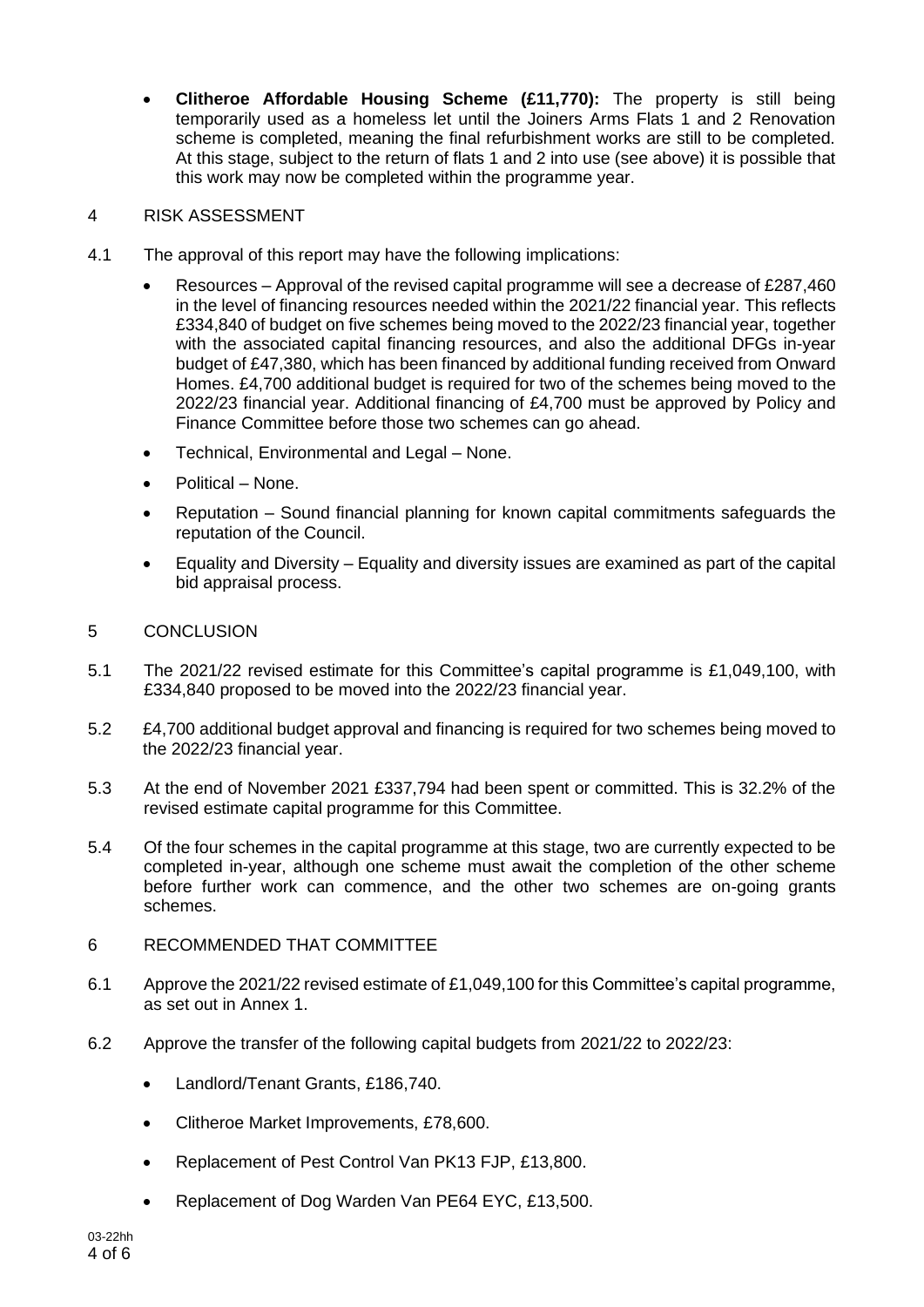- Joiners Arms Roof Renewal, £42,200.
- 6.3 Recommend to Policy and Finance Committee the approval of additional budgets on the following capital schemes in 2022/23, subject to additional funding being identified:
	- Replacement of Pest Control Van PK13 FJP, £2,200.
	- Replacement of Dog Warden Van PE64 EYC, £2,500.

SENIOR ACCOUNTANT SENIOR ACCOUNTANT DIRECTOR OF RESOURCES

HH03-22/AC/AC 4 January 2022

For further background information please ask for Andrew Cook. BACKGROUND PAPERS – None